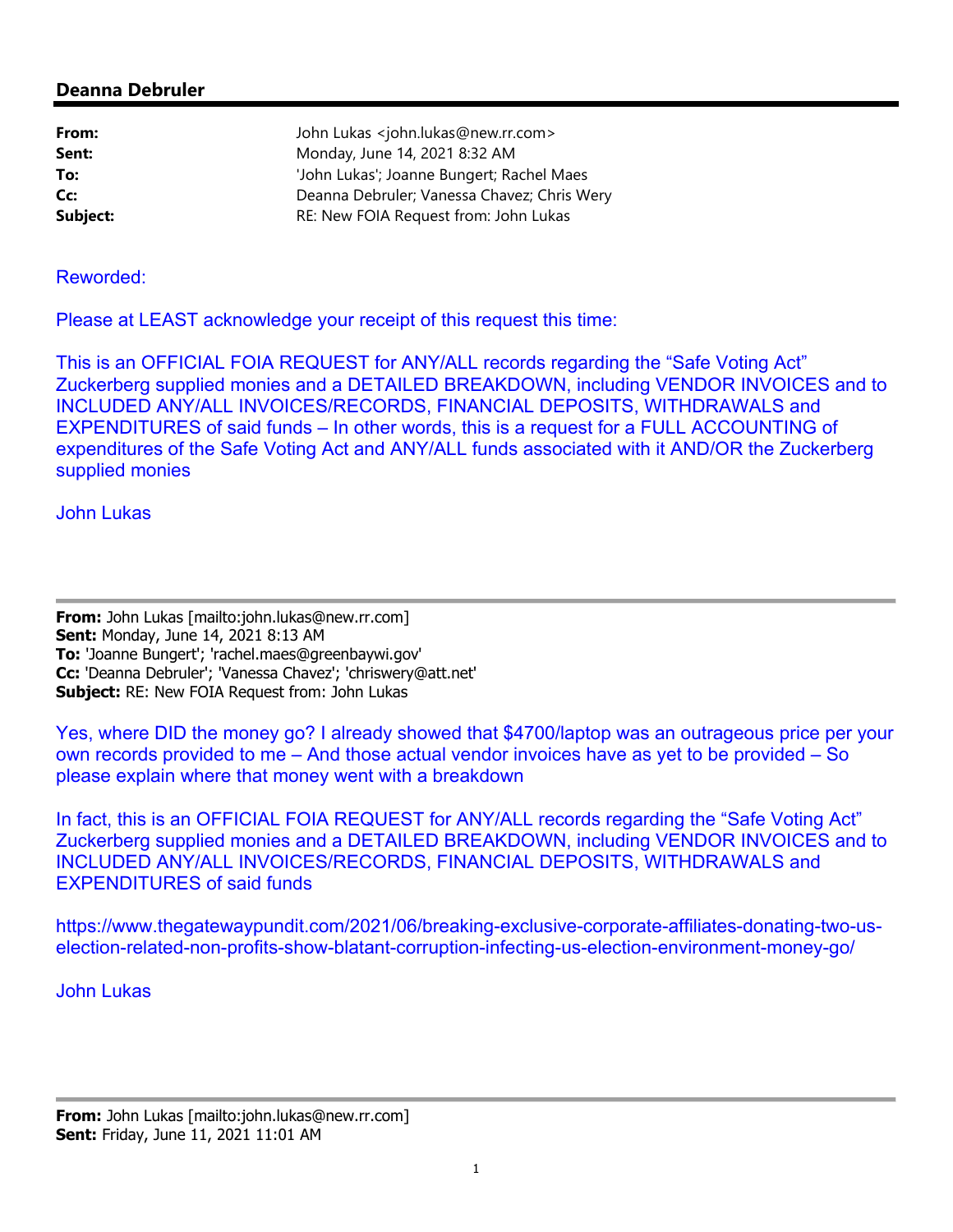**To:** 'Joanne Bungert'; 'rachel.maes@greenbaywi.gov' **Cc:** 'Deanna Debruler'; 'Vanessa Chavez'; 'chriswery@att.net' **Subject:** RE: New FOIA Request from: John Lukas

It looks like the Jeopardy Music WAS warranted, Rachel – This request was first made in February and is WAY past any reasonable deadline at this point and quickly reaching lawsuit time – Please let me know why I shouldn't be offended – any comments are welcomed and inclusive

Joanne, what is the hangup here? This is a simple copy and paste as ANY personal time on a government computer is fail play and not subject to redaction

Please advise on ANY estimates

John Lukas

**From:** John Lukas [mailto:john.lukas@new.rr.com] **Sent:** Friday, April 30, 2021 8:34 AM **To:** 'Joanne Bungert' **Cc:** 'Deanna Debruler'; 'Vanessa Chavez' **Subject:** RE: New FOIA Request from: John Lukas

https://www.youtube.com/watch?v=IkdmOVejUlI

**From:** Joanne Bungert [mailto:Joanne.Bungert@greenbaywi.gov] **Sent:** Monday, April 5, 2021 10:51 AM **To:** John Lukas **Cc:** Deanna Debruler; Vanessa Chavez **Subject:** RE: New FOIA Request from: John Lukas **Importance:** High

To confirm your request to replace/amend your request from March  $25<sup>th</sup>$  is as follows:

is a request for **ANY/ALL records, texts, phone calls, recordings, emails, reports BETWEEN**

Michael Spitzer Rubenstein Celestine Jeffries Aamad Rivera Aamad Rivera-Wagner Jaime Fuge Mayor Genrich

EMAIL ACCOUNTS (INCLUSIVE)

AND

Diana Ellenbecker

EMAIL ACCOUNTS (INCLUSIVE)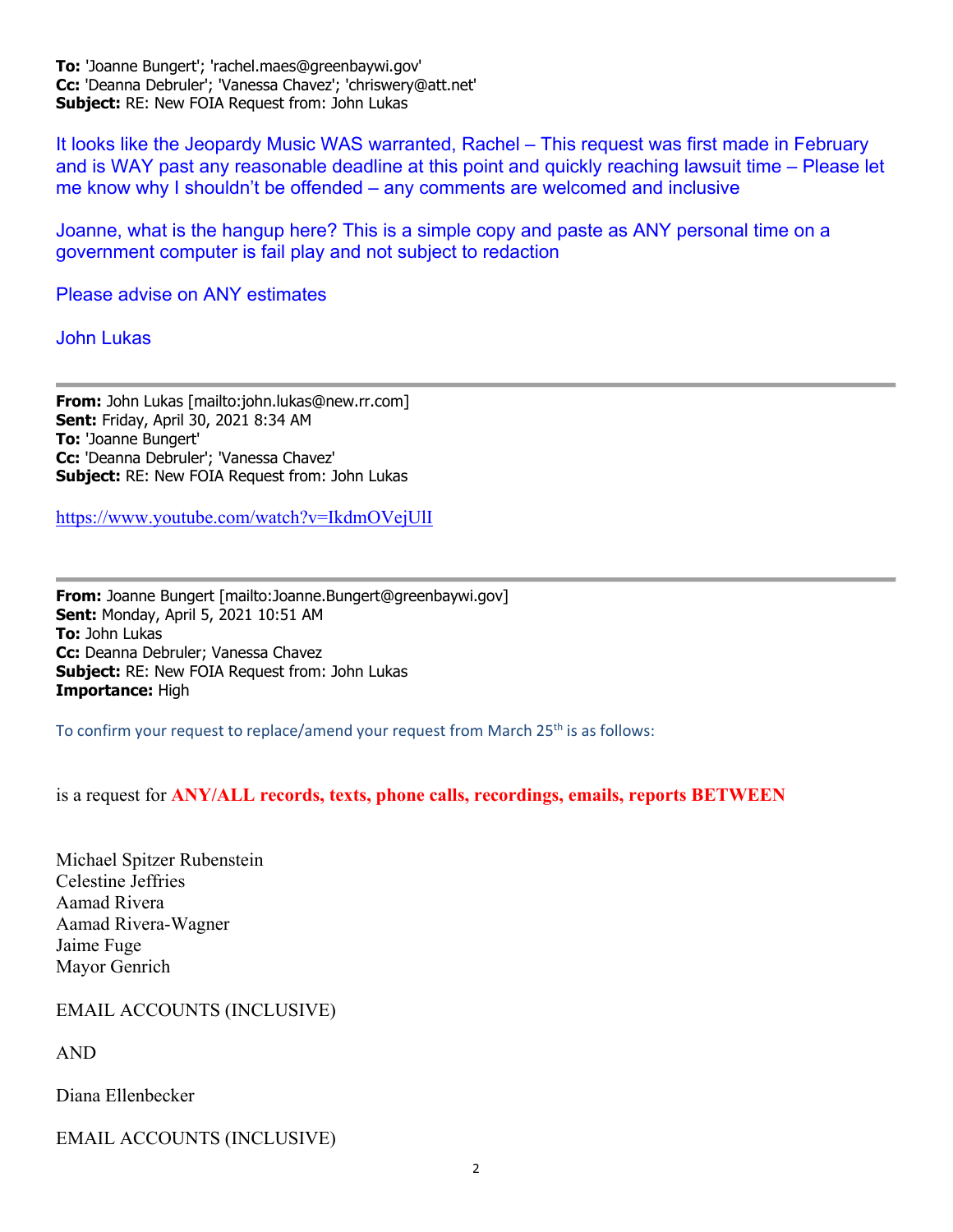## **FROM THE TIME FRAME OF OCTOBER 25TH, 2020 THROUGH NOV 7th, 2020**

Joanne Bungert Deputy City Attorney City of Green Bay (920) 448-3080 Joanne.Bungert@greenbaywi.gov



LEGAL DISCLAIMER: This message and all attachments may be confidential or protected by privilege. If you are not the intended recipient, you are hereby notified that any disclosure, copying, distribution or use of the information contained in or attached to this message is strictly prohibited. Please notify the sender of the delivery error by replying to this message, and then delete it from your system. Thank you.

**From:** John Lukas [mailto:john.lukas@new.rr.com] **Sent:** Monday, April 5, 2021 10:27 AM **To:** 'John Lukas' <john.lukas@new.rr.com>; Joanne Bungert <Joanne.Bungert@greenbaywi.gov> **Subject:** RE: New FOIA Request from: John Lukas

ACTUALLY, on 2<sup>nd</sup> thought, THIS is the request I wish to have honored here:

ANY/ALL means ANY/ALL in this case

Please ask if further clarification is necessary – I wish to have this request REPLACE the other requests made on this subject regarding those keys

Regards,

John Lukas

**From:** John Lukas [mailto:john.lukas@new.rr.com] **Sent:** Monday, April 5, 2021 10:04 AM **To:** 'Joanne Bungert' **Subject:** RE: New FOIA Request from: John Lukas

Apologies:

Please amend to the following listed below in emboldened red script

John Lukas

A time frame for this request this request is as listed:

Listed below is a contract signed by Diana Ellenbecker on 10/26/2020 for the KI convention center

https://greenbaywi.gov/ArchiveCenter/ViewFile/Item/458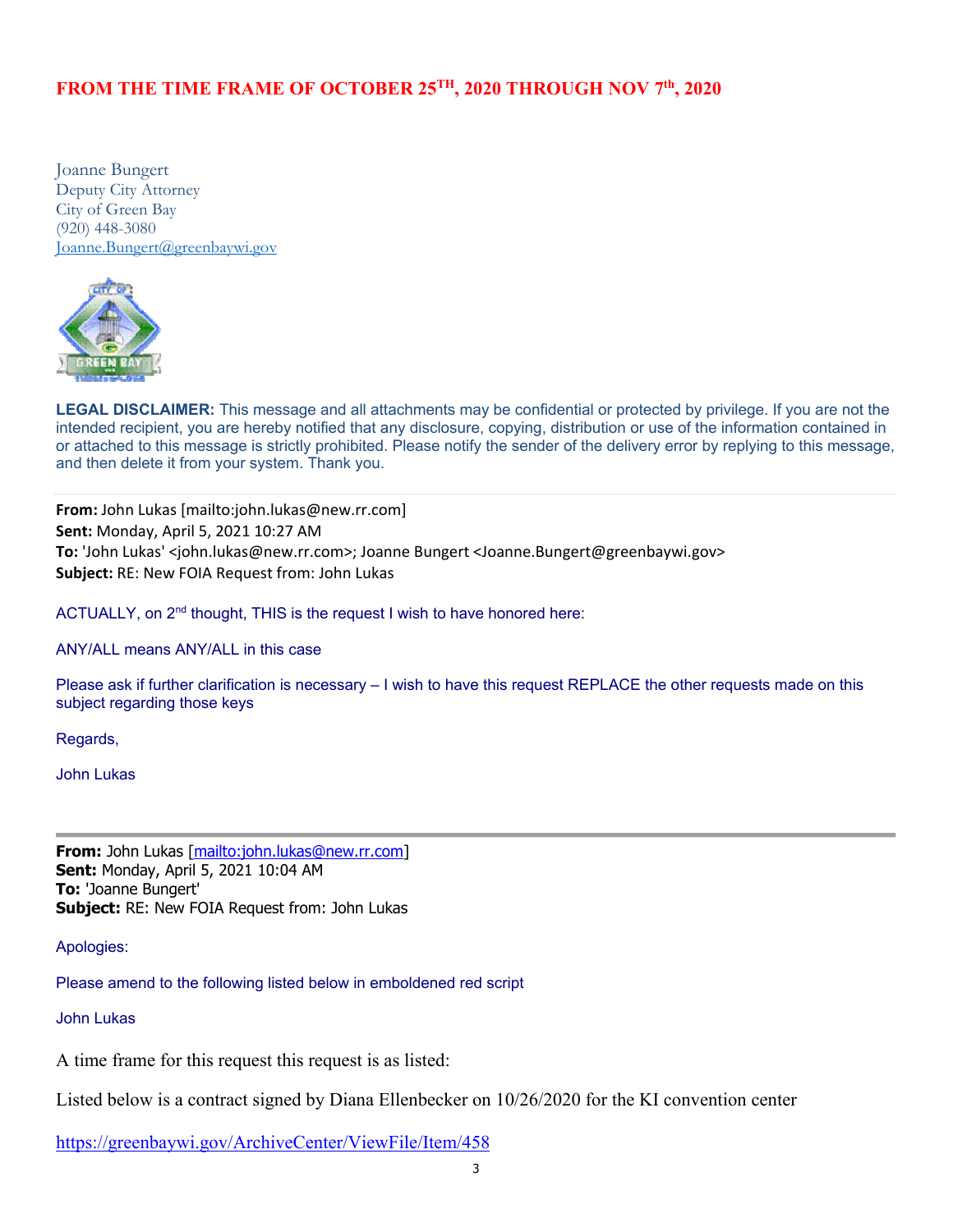Within this contract are instructions to: (Deliver )the (physical) keys: to Michael Spitzer Rubenstein:

Where did that request emanate from? In other words, who issued those instructions to Diana Ellenbecker to put on that contract?

So this if you cannot answer this, this is a request for **ANY/ALL records, texts, phone calls, recordings, emails, reports BETWEEN**

Michael Spitzer Rubenstein Celestine Jeffries Aamad Rivera Aamad Rivera-Wagner Jaime Fuge Mayor Genrich

EMAIL ACCOUNTS (INCLUSIVE)

AND

Diana Ellenbecker

EMAIL ACCOUNTS (INCLUSIVE)

# FROM THE TIME FRAME OF OCTOBER 25<sup>TH</sup>, 2020 THROUGH NOV 7<sup>th</sup>, 2020

Regards,

John Lukas

**From:** Joanne Bungert [mailto:Joanne.Bungert@greenbaywi.gov] **Sent:** Thursday, March 25, 2021 1:50 PM **To:** John Lukas; Chris Wery **Cc:** Diana Ellenbecker; Deanna Debruler; Vanessa Chavez **Subject:** RE: New FOIA Request from: John Lukas

I am working on an answer to your question below.

I understand that you would like to proceed for the request for emails as noted below, but as I mentioned we need key words to conduct a search and a time frame as well. Once we receive this information we can proceed with processing your request.

Sincerley,

Joanne Bungert Deputy City Attorney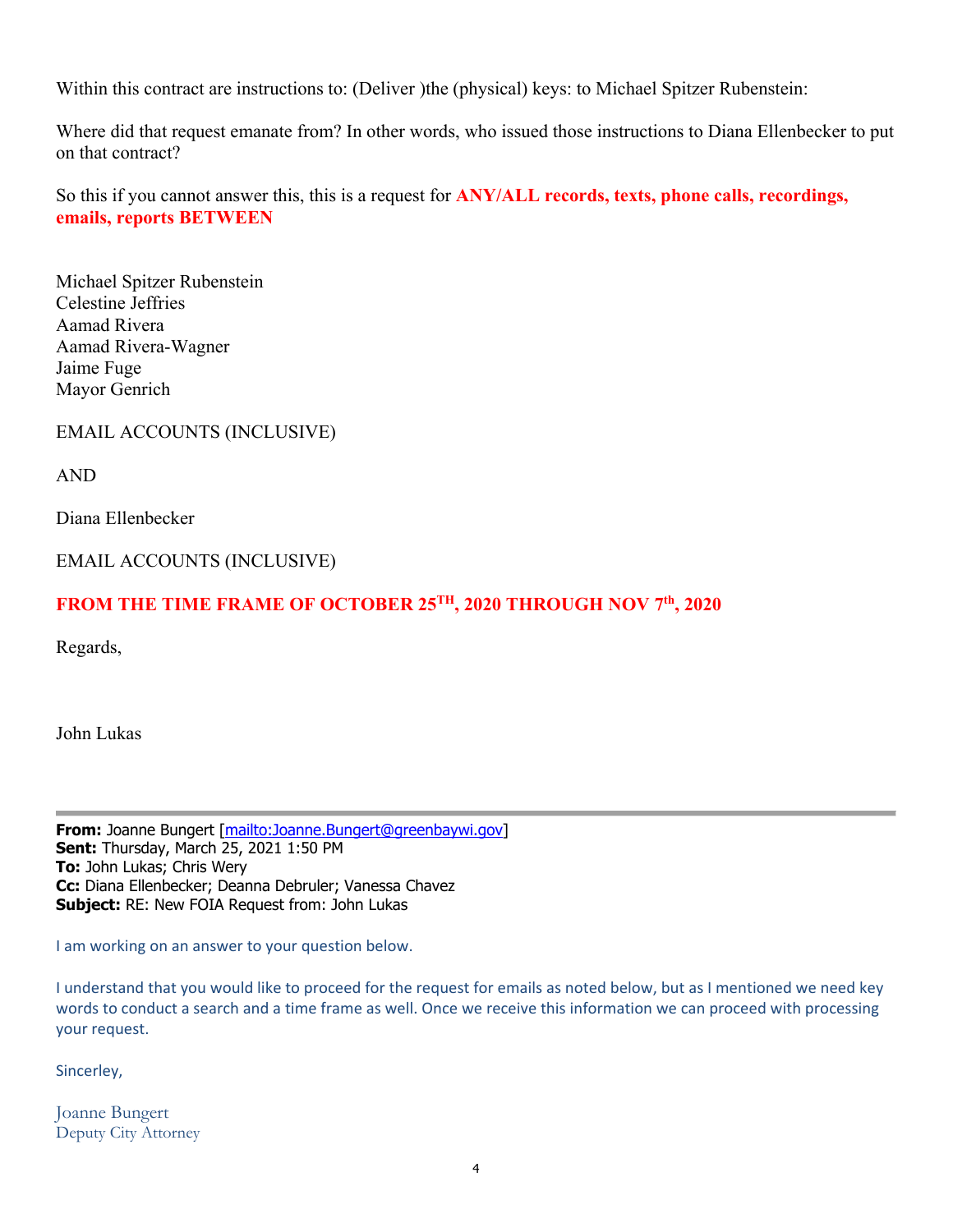City of Green Bay (920) 448-3080 Joanne.Bungert@greenbaywi.gov



LEGAL DISCLAIMER: This message and all attachments may be confidential or protected by privilege. If you are not the intended recipient, you are hereby notified that any disclosure, copying, distribution or use of the information contained in or attached to this message is strictly prohibited. Please notify the sender of the delivery error by replying to this message, and then delete it from your system. Thank you.

**From:** John Lukas [mailto:john.lukas@new.rr.com] **Sent:** Thursday, March 25, 2021 1:42 PM To: Joanne Bungert <Joanne.Bungert@greenbaywi.gov>; Chris Wery <chriswery@att.net> **Cc:** Diana Ellenbecker <Diana.Ellenbecker@greenbaywi.gov>; Deanna Debruler <Deanna.Debruler@greenbaywi.gov>; Vanessa Chavez <Vanessa.Chavez@greenbaywi.gov> **Subject:** RE: New FOIA Request from: John Lukas

Apologies and my mistake: - THIS is the record I am referring to: - https://empowerwisconsin.org/wpcontent/uploads/2021/03/Screenshot-2021-03-18-at-10.49.05-AM.png

Additionally, my requests for those emails still stand

Best Regards

John Lukas

-----------------------------------------

From: "Joanne Bungert" To: "John Lukas" Cc: "Diana Ellenbecker", "Deanna Debruler", "Vanessa Chavez" Sent: Thursday March 25 2021 1:37:48PM Subject: RE: New FOIA Request from: John Lukas

 $Sir -$ 

I have reviewed the contract you linked below that is available on our website. There is no mention of Mr. Spitzer‐ Rubenstein in the contract.

If you are requesting emails for the persons noted below, we need key words for the search and a time frame.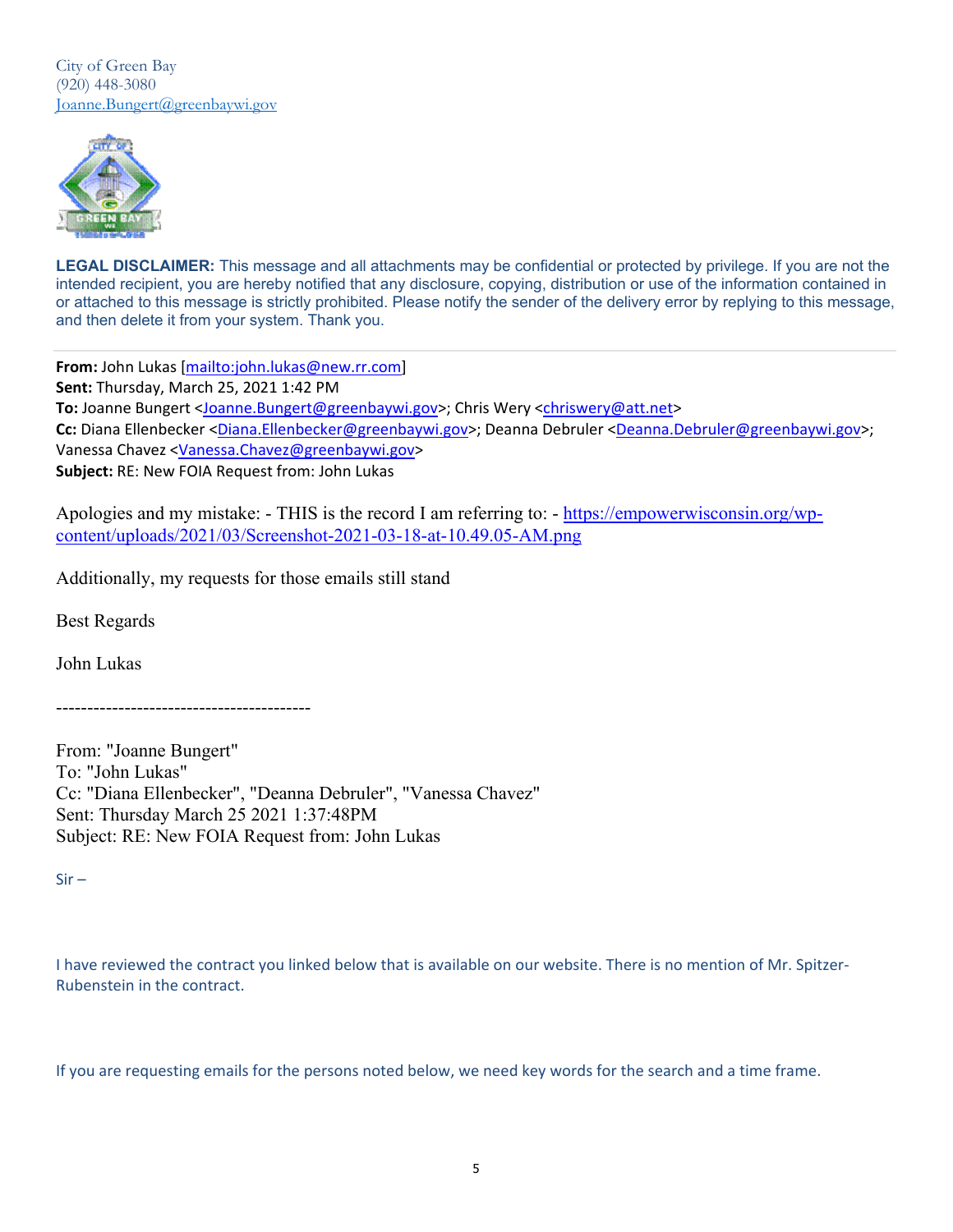Also, your voice message to Director Ellenbecker requesting a copy of the contract with KI convention center. It appears you already have found this on our website; so that request is concluded.

Thank you,

Joanne Bungert

Deputy City Attorney

City of Green Bay

(920) 448-3080

Joanne.Bungert@greenbaywi.gov



**LEGAL DISCLAIMER:** This message and all attachments may be confidential or protected by privilege. If you are not the intended recipient, you are hereby notified that any disclosure, copying, distribution or use of the information contained in or attached to this message is strictly prohibited. Please notify the sender of the delivery error by replying to this message, and then delete it from your system. Thank you.

**From:** John Lukas [mailto:john.lukas@new.rr.com] **Sent:** Thursday, March 25, 2021 1:31 PM **To:** Joanne Bungert <Joanne.Bungert@greenbaywi.gov> **Subject:** New FOIA Request from: John Lukas

Listed below is a contract signed by Diana Ellenbecker on 10/26/2020 for the KI convention center

https://greenbaywi.gov/ArchiveCenter/ViewFile/Item/458

Within this contract are instructions to: "Deliver )the (physical) keys: to Michael Spitzer Rubenstein:

Where did that request emanate from? In other words, who issued those instructions to Diana Ellenbecker to put on that contract?